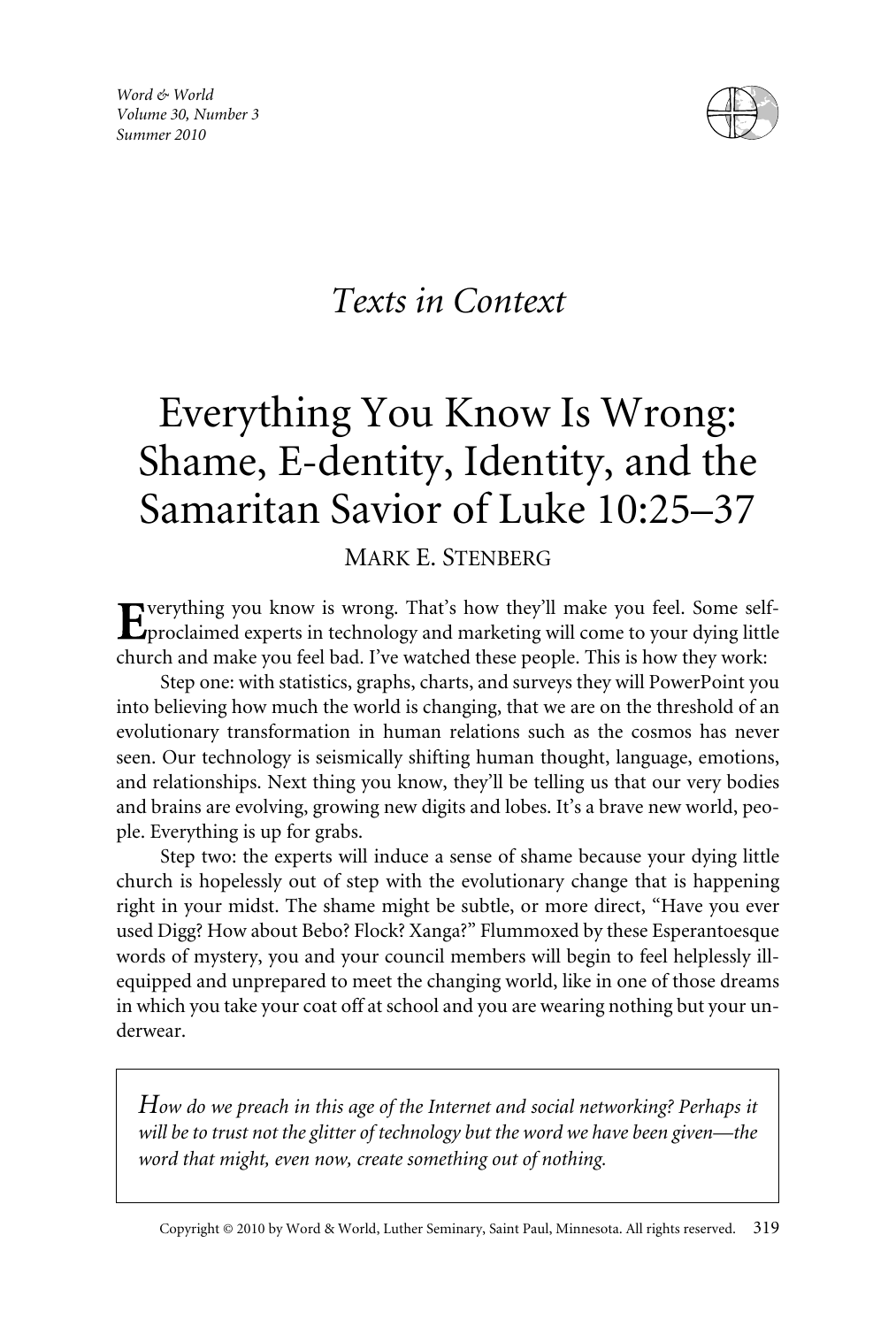Step three: said experts will relieve the tension, disperse the gloom, by offering you hope—hope for a better future, a brighter tomorrow. Namely, that by following their recommendations or subscribing to their service or buying their books you will be able to regrow your church. "In ten years the church will be a much different place." "There will be virtual everything." "Adapt or die." And since most of our churches are dying already, it all sounds pretty plausible. And so, for about six weeks, you get all excited because your treasurer Norm has a nephew who will update and relaunch your website for free, thus offsetting the two thousand dollars you just spent paying these experts to convince you of your necessary technology makeover. But nothing really changes.

#### **THE E-DENTITY OF THE CHURCH?**

The Internet is nothing more and nothing less than a tool used for communicating. The telephone? The daily newspaper? In the grand scheme of history, these are relatively recent inventions that will come and go. They are very useful, powerful tools for communicating. But the Internet revolution? Grand pronouncements that we now live in a virtual world are simply overstated. The Internet is a tool, and it's an important one. But on the grand world-historic scale of tool significance, I would locate it somewhere between the printing press and the spork.

The Internet brings us a host of new conveniences and opportunities. We can reconnect with an old friend we lost touch with. We can watch that monkeywashing-the-cat video any time we feel like it. We can shop for fuzzy bunny slippers in our pajamas. Yes, the Internet is a powerful tool; use it any way you can: build a smart and creative church website, post some funny videos on YouTube, create a curiously inviting Facebook page and discover that it's a great way to connect the names with the faces of the people who are new to your church—a *free* online church directory, so we don't have to make people mug in front of those photographers and then pay them a small fortune for a bland, poorly designed book? That's genius! Go nuts and have fun with your e-dentity. It's a great opportunity for showing our humanity and our creativity to the world.<sup>1</sup>

But (this is such a big *but* you could see it coming from a long way off, couldn't you?) while we might try to communicate the best we can via virtual means, there is no substitute for flesh-and-blood contact. Ours is a bloody, messy, fleshy savior, and, without other bodies in the room, he is hard to imagine. Not to get all soapboxy and lay down a harsh either/or, as in *either* the Internet *or* the local brick-and-mortar church. Certainly the God who speaks through a dead dog or Balaam's ass can speak the word in cyberspace, but we have been commanded by Jesus himself to proclaim his death in word and sacrament, and, as of this writing

<sup>&</sup>lt;sup>1</sup>But while you are doing this, please try not to alienate the neo-Luddites among us. Yes, you will encounter people of all ages (maybe one in ten?) who feel reduced and marginalized by social networking and other virtual attempts at community. And that's okay. Instead of spending 30 minutes (or more?) a day on Facebook, these people would much rather read some poetry, drink a late-night glass of Chardonnay with their next door neighbor, or build a homemade, two-person submarine that can be launched in a local lake.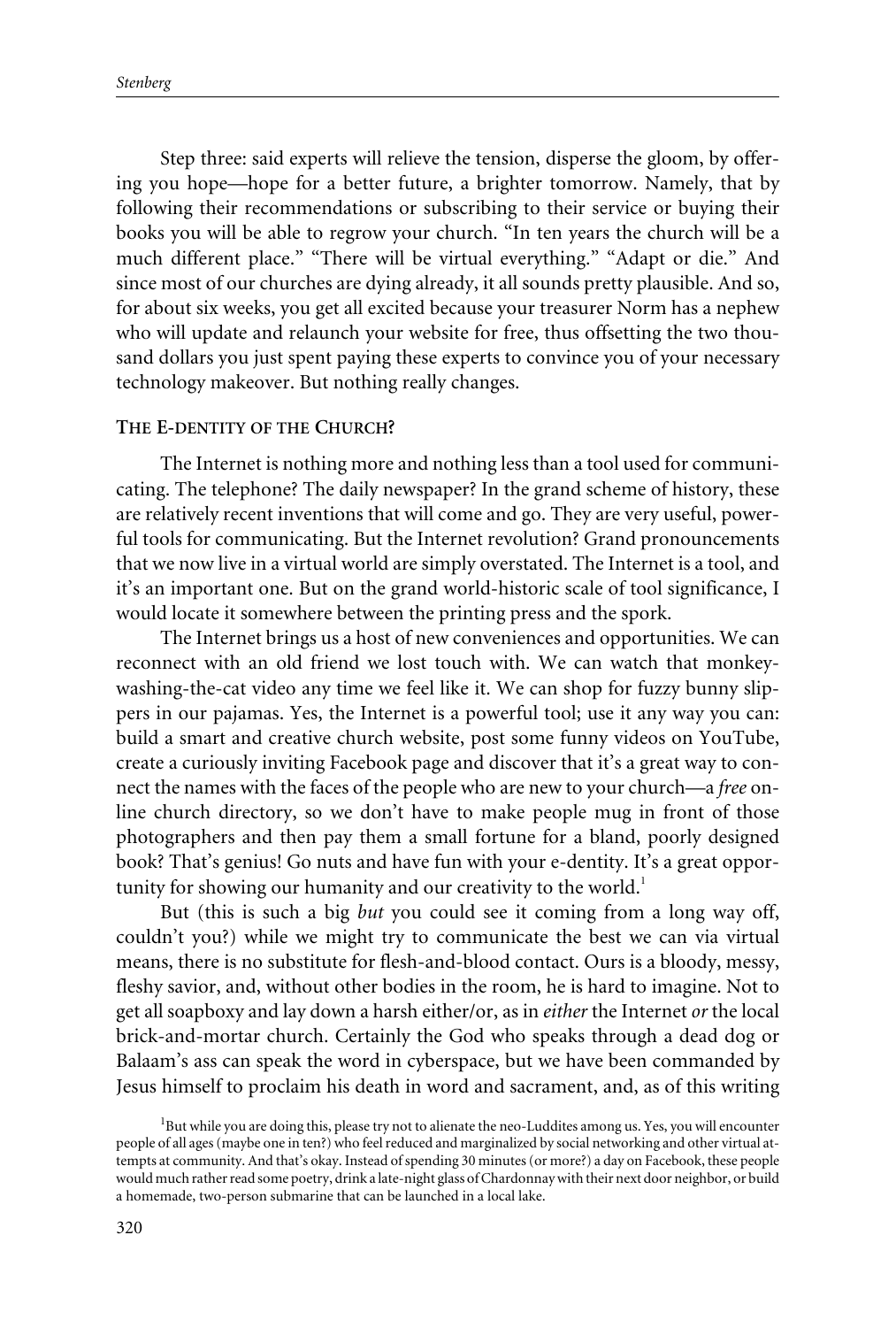deadline, our tech support people have not figured out how to provide virtual Eucharist.

### **RECLAIMING OUR IDENTITY**

These technological trends do have a more serious upside, however. Namely, they can push us back to our center. What are we really about? If there is any hope for reviving the old mainline, it will not be through schemes of relevance for the sake of relevance; it will be in leading with our strength. And here, believe it or not, Lutherans have some real treasure. We have the liturgy of the church, the ordo, the spine of the Western mass. It anchors and structures our new and old hymns, rites, and prayers with a gravity that sticks to our ribs. We also have this rich tradition of theology, a theology of the cross that judges and liberates at the same time. And, last but not least, we have a model of preaching, stemming from Luther himself, that is neither sentimental nor moralistic—preaching that is bold, wildly adventurous, literary, earthy, and fleshy.

> *We in the old mainline have been wildly unimaginative in proclaiming this word of radical grace. Too often our preaching has been canned and moralistic and sentimental.*

But, alas, regarding this craft of preaching, we in the old mainline have been wildly unimaginative in proclaiming this word of gestalt-switching, life-fromdeath, radical grace. Too often our preaching has been canned and moralistic and sentimental. In the tradition of Luther and Kierkegaard, it's high time we got much more daring. Starting next Sunday, let's preach sermons that are bold, tense, puzzling, sublime, ecstatic, fleshy, messy, and beautiful. We've been given this great gift of proclamation. Why are we so timid? Why are we being so religious? Why are we merely giving "how to" lessons on successful living when we are called to preach this word that kills in order to make alive? Yes, we should use the best, most current technology available to get the word out about what is happening in our communities. But don't forget about the real treasure we possess, even in our broken, dying earthen vessels. The real treasure is this wild, untamed, subversive word of this God who loves us madly and will go to ridiculous lengths to prove it to us.

## **LATE- SUMMER LUKE TEXTS: EXAMPLE STORIES OR CHRIST CRUCIFIED?**

Summertime, and the livin' is easy. But not for you, dear preacher of the holy word. We are tempted to lighten up in the summer, to get all pithy and sentimental and cute and digestible. But don't do it. In and out of season, our calling is to bring the noise, in whatever vivid, bold, and creative ways we can bring it, and there are some heartbreakingly beautiful texts here with which to work.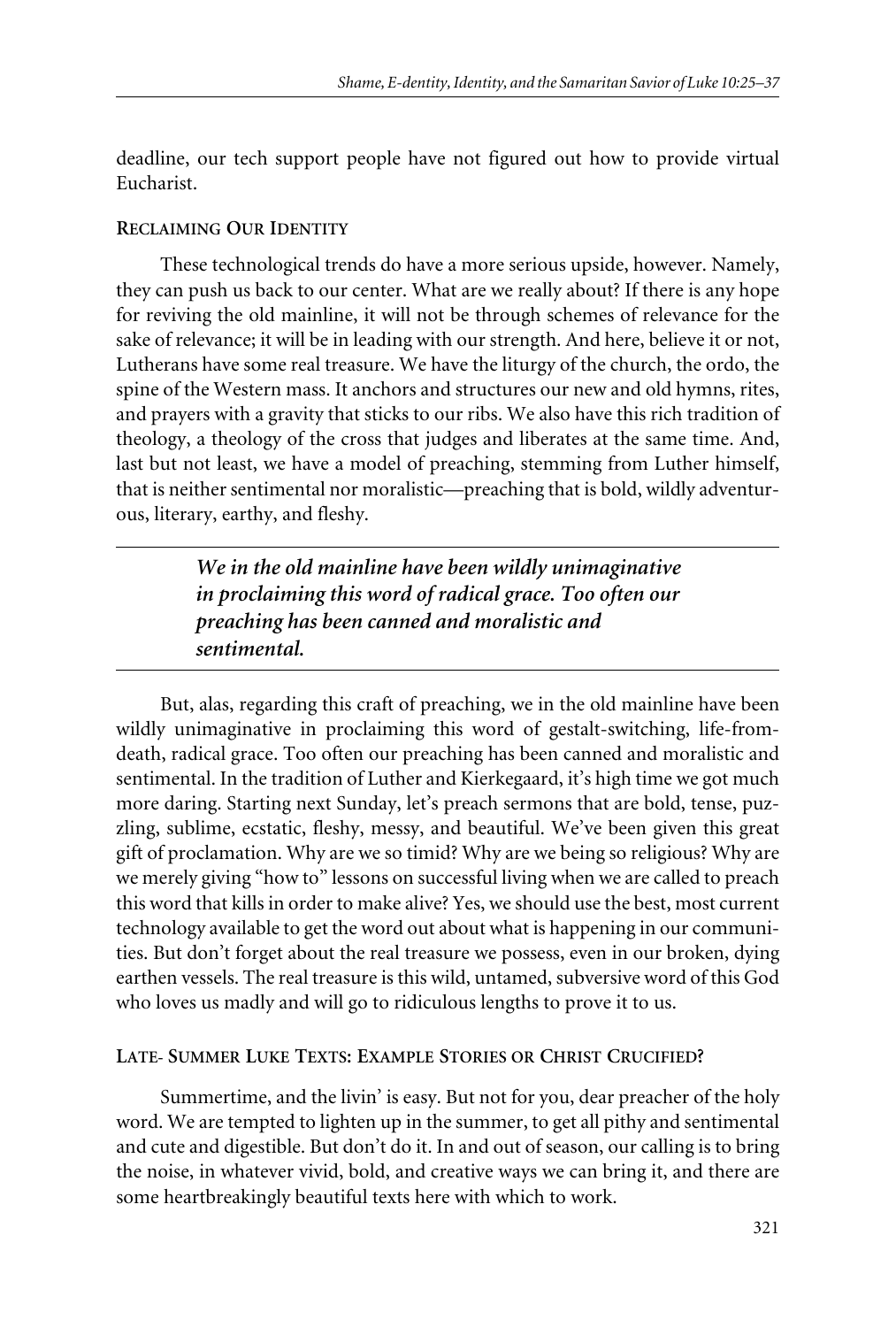Most of our July through September Gospel texts are taken from the central part of Luke, chapters 10 through 16. Scholars have called it "the Lukan travel narrative," but it seems more like a travelogue with no particular place to go. What little travel there is seems to be Luke's excuse to set forth various and sundry teachings of Jesus.

Although the lectionary has some glaring gaps in the travel narrative (most notably, the prodigal son has run off again), these late-summer texts include some of Luke's greatest hits, such as the mission of the seventy, in which the disciples actually do something right for a change; busy Martha and one-thing Mary; the model prayer for the coming of the kingdom that Jesus taught his disciples; the parable of the Rich Fool; and, last but not least, the parable of the Good Samaritan.

Here's one way you might be tempted to lighten things up a bit. Many of these pericopes could easily be turned into example stories. You know: "Be good!" "Be like Mary and Lazarus and Jesus." "Don't be bad, like Martha and the rich fool." Yes, we are tempted to turn many of these texts into mere example stories, shaming little morality lessons that leave the hearer with the sensation of "being gummed to death by a flock of wild geese."<sup>2</sup>

#### **SHAME REDUX: THE EXAMPLE-STORY SERMON**

Ever heard of "Goofus and Gallant"? It's the name of a little morality comic strip in *Highlights* magazine, a publication that mysteriously can be found only in the waiting rooms of doctors' and dentists' offices. At any rate, the character Gallant (as you may have guessed from his name) is pretty much perfect. He's got excellent personal hygiene, he's always smiling, he wears nice clean sweaters, and he *always* does the right thing. Gallant shares with his friends, he helps out around the house, and he's kind to every living creature, even the furry woodland animals he encounters. Gallant is what we call in the ethics business a moral exemplar, a human model for our behavior.

> *There's nothing wrong with teaching children good behavior, good social skills. But the big problem for us in the church business is that stuff like this infects the way we read the Bible.*

Goofus? He's just the opposite. Bossy and mean, Goofus talks back to his mom and dad, has awful table manners, and complains about everything. He is the moral anti-exemplar, if you will. We are *not* supposed to do what he does. Don't be a Goofus. Be a Gallant.

Now, I guess there's nothing wrong with teaching children good behavior,

<sup>&</sup>lt;sup>2</sup>Sheldon Tostengard, on the subject of preaching simplistic moralisms, as recounted by his students at Luther Seminary.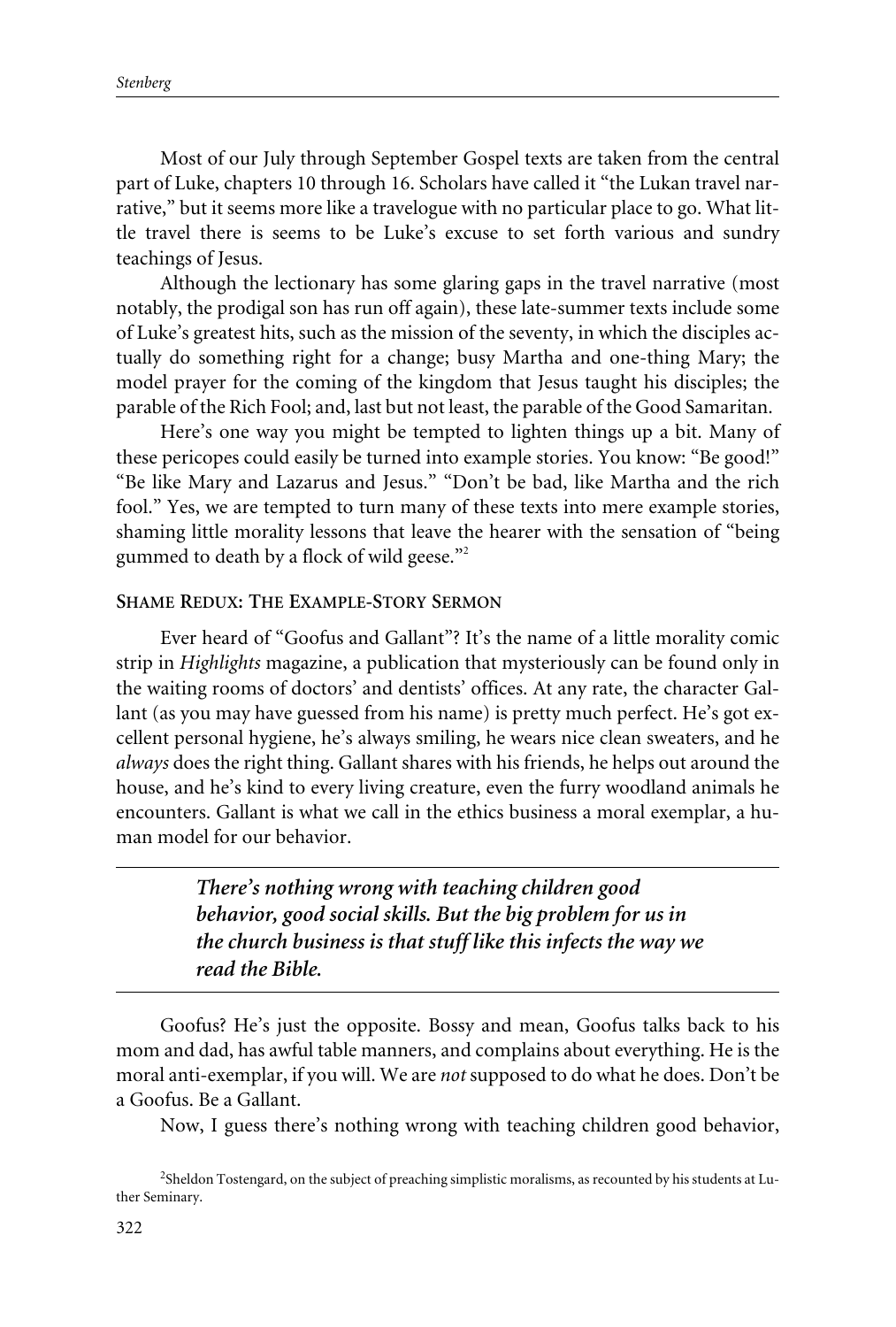good social skills. But the big problem for us in the church business is that stuff like this infects the way we read the Bible and the way we exegete a text for preaching. It's like a virus. Goofus and Gallant show up in the *Bible,* where they don't belong.

The Bible is not a book of moral examples, filled with Gallants and Goofuses. The Bible is supposed to kill you, to cut you open, to knock down these idols you keep making—idols of a God in your own image—in order that the real God of life and love and grace can be revealed. I hate it when we go all Goofus and Gallant on the Bible. We construct these "Bible heroes" out of the likes of David (?) and Solomon (?), two of the most complex characters in all of literature, who both do some very nasty things. We totally tame many of the other colorful characters in the Bible and make them all clean and cute. We even turn Jesus into a great big Gallant. "What Would Jesus Do?" we ask ourselves when facing moral decisions. But what Jesus *did* do was fling himself deep into the machinery of the Roman Empire and the corrupt religious establishment and get crucified on a cross for it. And in the midst of all the darkness and chaos, he trusted in his uniquely intimate relationship with God; he trusted that God would find a way somehow to carry out God's promises. How's that for your moral exemplar?

#### **THE PARABLE OF THE UNLIKELY HERO, THE SAMARITAN SAVIOR**

On July 12, 2010, the so-called "Good Samaritan" parable appears (Luke 10:25–37). You could look at this as an example story. It's not bad, as example stories go. It is much better than a "Goofus and Gallant" comic strip. But it's so much more than an example story. There is sheer beauty in its form. This is flat-out good storytelling. It establishes a pattern, a pattern of recurring despair; and then, in grand style, in one simple phrase, it turns the expected pattern on its head.

The parable starts out: "A man was going down from Jerusalem to Jericho" (Luke 10:30). This little word "down" is drenched in meaning and is the key to how the story works. Since Jerusalem is about 2,300 feet above sea level, while Jericho is about 1,300 feet below sea level, "going down" makes up the symbolic landscape for the parable. "Down" also has a sort of heavy, urban, slangy weight to it. This was a dangerous road. It was once called "the bloody way." The way "down" leads right through a very bad neighborhood, in which the hearer can expect some very bad neighbors.

In terms of how this story works, this preacher found the most interesting stuff in the work of Bernard Brandon Harris, who suggests that the parable is structured by a series of stair steps, leading downward.<sup>3</sup>

(1) The first step takes us down. As he was going down, this man "fell into the hands of robbers, who stripped him, beat him, and went away, leaving him half dead." Downward step #1: the man is naked and dying on the side of the road.

(2) Step two takes us down further. "Now by chance a priest was going down

<sup>3</sup> Bernard Brandon Scott, *Hear Then the Parable: A Commentary on the Parables of Jesus* (Minneapolis: Fortress, 1989) 189–220.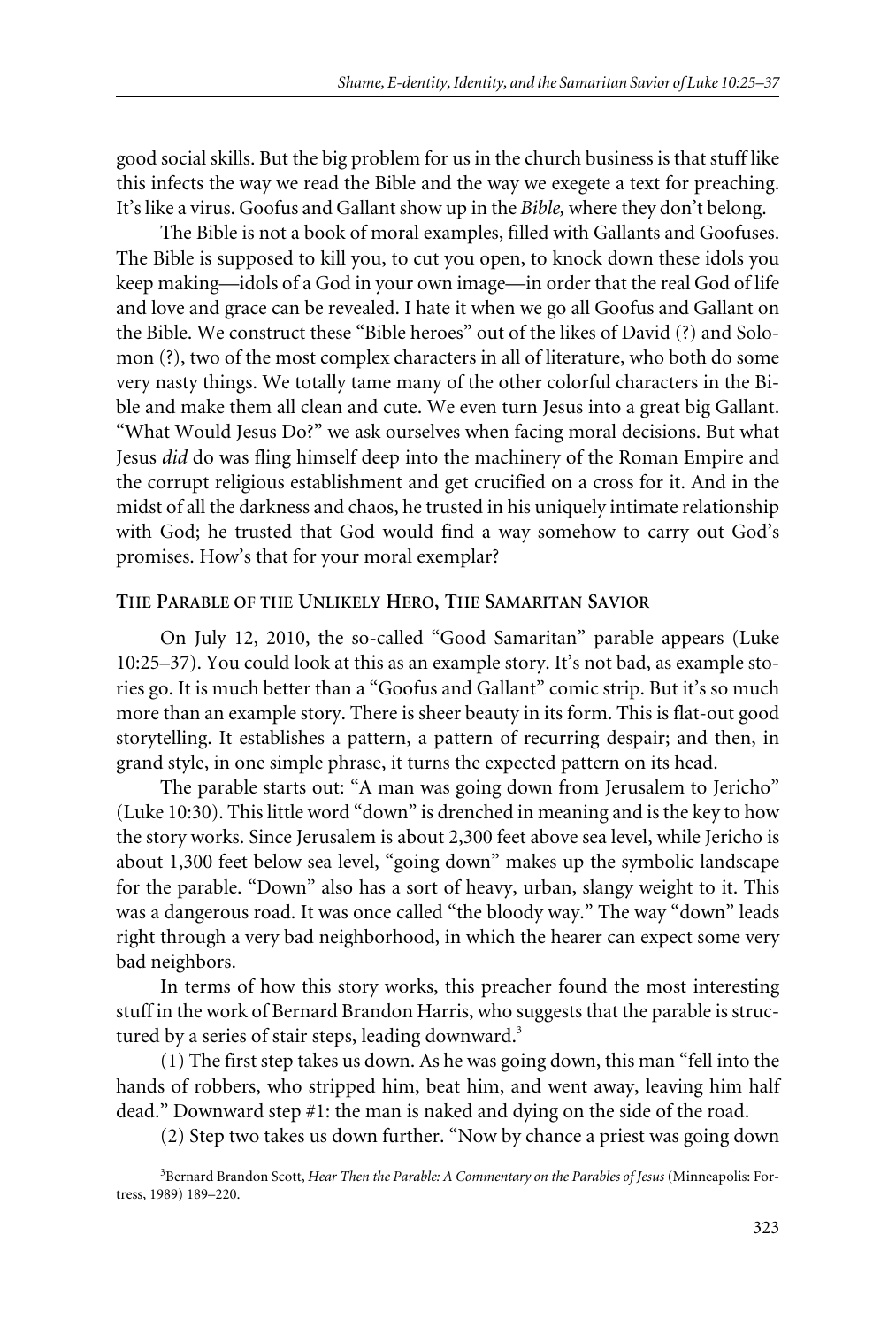that road." There is hope here. After all, a priest is one who has been called, set apart to serve others, to mediate between God and the people. Surely the priest will help this man. But no: "When [the priest] saw him, he passed by on the other side." Things are going from bad to worse here. The naked dying man keeps going down, and we, as hearers of the story, are going down too. Downward step #2: the priest's avoidance and refusal to help.

(3) Step three takes us down even further. Here's that glimmer of hope again: "So likewise a Levite." And we think that maybe, just maybe, this expert in the law, this theologian, will help. But again: "When he came to the place and saw him, passed by on the other side." And again the world of the parable continues downward, steps down further and further. Things are hopeless, no one cares. And what hurts even more is this feeling that we've been set up, sucker punched, fooled. Hope appears on the horizon only to knock the wind out of us one more time. Downward step #3: there is no compassion to be found in the human heart; it is a fool's hope.

(4) Step four is the great reversal. "Then a Samaritan…." What's a Samaritan? A Samaritan is, to us listeners, an outcast, a half-breed, someone impure, someone less than human. But the story says that a Samaritan while on a journey came near the man, and when he saw him, he "had compassion" for him (Luke 10:33)."He had compassion": three of the most beautiful and striking words in all of Jesus' parables. In these three little words, that downward movement comes to a screeching halt, and we, the hearers, are elevated by these simple words of bold and fleshy, face-to-face human compassion. Everything you know is wrong. There is such a thing as compassion. Mercy exists, hope exists, love exists. Step #4: all the downward steps are turned on their head and defeated, because compassion, and not selfish avoidance, is the final word.

The story concludes with richly textured, detailed words of just how concrete, real, and intimate this compassion is. Note the great contrast between the stark, spare setup and the lavish punch line: "He went to him and bandaged his wounds, having poured oil and wine on them. Then he put him on his own animal, brought him to an inn, and took care of him. The next day he took out two denarii, gave them to the innkeeper, and said, 'Take care of him; and when I come back, I will repay you whatever more you spend'" (Luke 10:34–35). A series of stair steps, leading downward, meets a huge surprise of an ending. That's how the story works. Our challenge now? How do we recreate it for our hearers in a way that heightens the tension and glories in the resolution of compassion?

#### *The Best Moral Example Reading*

Is this an example story? Yes, of course, and it's far more compelling than Goofus and Gallant. It transgresses the expected pattern. Like the good news at its core, it tries to catch us, to trick us into seeing that compassion and mercy do not follow our expectations and our boundaries. The hero of the story is the hated Sa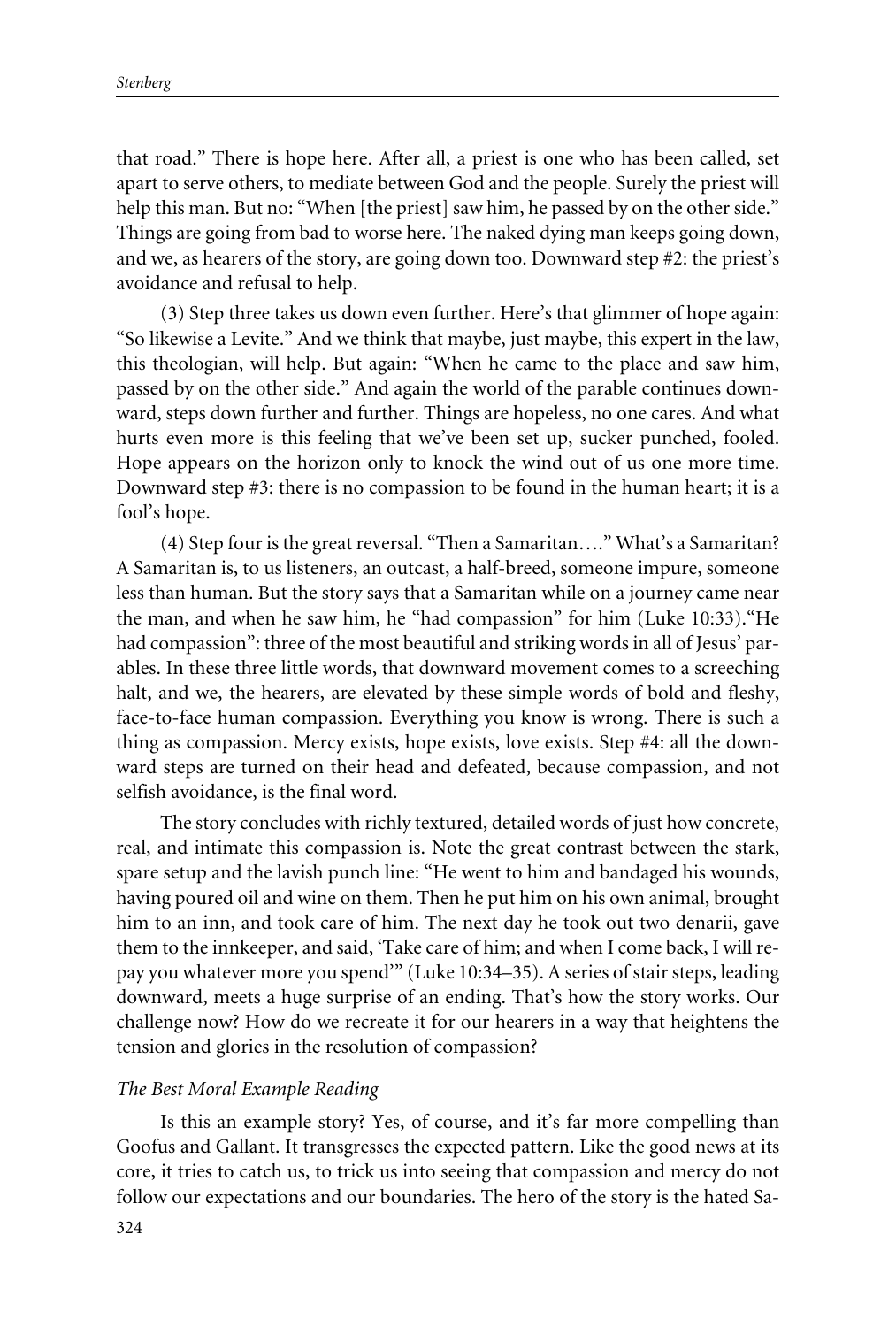maritan. He is our Gallant, our moral exemplar. This very one whom we have excluded from fellowship and community, he's the one who gets it right.

> *If this is as much of the whole Christian story as you can swallow, we want you to go for it. You could do a lot worse than simply vowing to live a life committed to showing compassion to others.*

Who is my neighbor? Everyone. How do you love your neighbor? By showing compassion. We are to go and do likewise. We are to show compassion, in very concrete ways, to anyone in need. If you want morality, that's not too bad. If this is as much of the whole Christian story as you can swallow, we want you to go for it. You could do a lot worse than simply vowing to live a life committed to showing compassion to others. Here the preacherly task is how to re-create the moment of the compassion-drenched surprise. In a story so familiar, how do we set up the downward steps and let that hope-sucking tension develop without prematurely arriving at the surprise?

#### *The Barthian Flipperoo Reading*

But there's more here than simply moral instruction. There always is, when we are dealing with the living word. I believe this story is also about the one who gives the command, the one who orders us to live a life of compassion. And so, I want us to try to hear this story from a totally different perspective. (This is a move attributed to Karl Barth, but I'm quite certain he's not the first scholar to think it up.)

When we first hear the story, we think of ourselves as the person going by on the road. We think: "What would I do in that situation?" "Would I help out?" But what if we change our perspective? What if, instead of seeing ourselves as the people going by on the road, we see ourselves as the person who is lying in the ditch, half-dead, bleeding to death? Now, what is the parable about? Now maybe it's not only about radically scrambling the boundaries that define our neighborliness, but also has to do with where our help comes from. Where does compassion come from? And maybe now we can see that this story is also about Jesus and about how he comes to help us.

Just pretend, for a moment, that you are traveling alone in a dangerous place. You are robbed and severely beaten. That is you in the ditch, lying there, bleeding and half-dead, just barely alive. The priest comes by, one who is "set apart" to minister to you. He's supposed to be able to give you help, but he pretends not to see you. And then the Levite comes by, but he doesn't help either. Again, he doesn't stop at the accident scene because he might end up covered in blood. Finally, this Samaritan comes by, this outcast, this half-breed, and, in a moment of utter surprise, he helps you.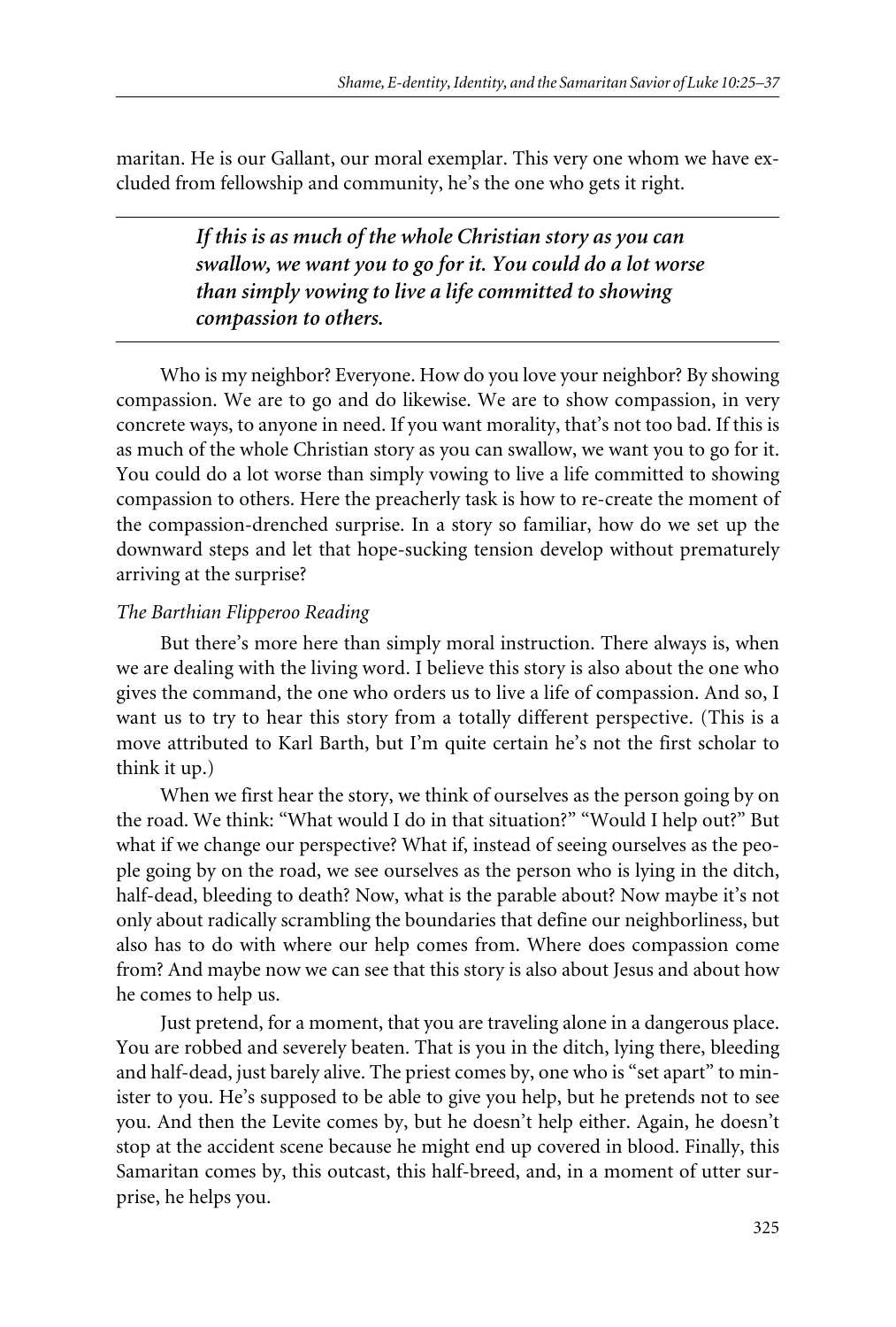Is Jesus the Samaritan in the story? Was he talking about himself when he told this parable? He's the one who helps us. He's the one who is our true neighbor—this scandalous one, this Jew whom the others considered unclean. Jesus truly sees us and truly takes our side, even when we don't expect to get help from him. And he doesn't just pat us on the back and give us an encouraging word. He comes to us, binds up our wounds, anoints us with oil, carries us in his arms, and assures us that, because of the promise of God that he so completely entered into, everything *really is* going to be okay.

# *Is Jesus the Samaritan in the story? Was he talking about himself when he told this parable?*

Maybe it's like this: on the way home from your dentist's office you have a flat tire, and you open the trunk to find that your spare tire is bad too. This old college friend you recognize, Gallant, comes along in his great big sedan, looking all neat and tidy. But he pretends not to see you and whizzes on by. And then you see your old high school friend Goofus pull up. He's overweight, his hair is messed up, he has empty beer cans in the back of his pickup truck, and he smells kind of strange. But he stops and helps you. He lights the flares, brings you to the gas station where he works, buys you a raspberry slushy, and tells you stupid jokes until you smile. Then he brings you back and fixes your car and sends you on your way.

Or, imagine this: you are walking home from your peace and justice candlelight vigil one night. You get mugged, and stabbed three times. You see your friends from the meeting just drive on by. They assume you're just a drunk guy, lying in the street. Suddenly, a big car, a limo, pulls up. The door opens and out walks Rush Limbaugh. He picks you up in his arms, carries you to his car, bandages your wounds, drives you to the emergency room, and the next day stops by your hospital room with flowers and candy.

That is the good news. It's not simply that we are to be good and to help others. The message is that we are helped and saved in Jesus Christ. He is the one who comes to us and shows us, with his life, what real compassion is. And it's in the name of this wild, bloody compassion of Christ that we are given the freedom and the permission to show compassion to everyone whom God sets in our path.

Having a thick and detailed understanding of our cultural context is an important tool for preaching. But don't be shamed into thinking that getting hip to the latest technological trends is going to suddenly put your church back on the map of relevance. Who knows? It might already be too late. Like Jesus himself, our old mainline denominations might have to die so that the Spirit might bring about some new thing.

Nevertheless, in and out of season, whether we are sowing or reaping, we are called to faithfully proclaim this word of grace. And instead of trying to make your